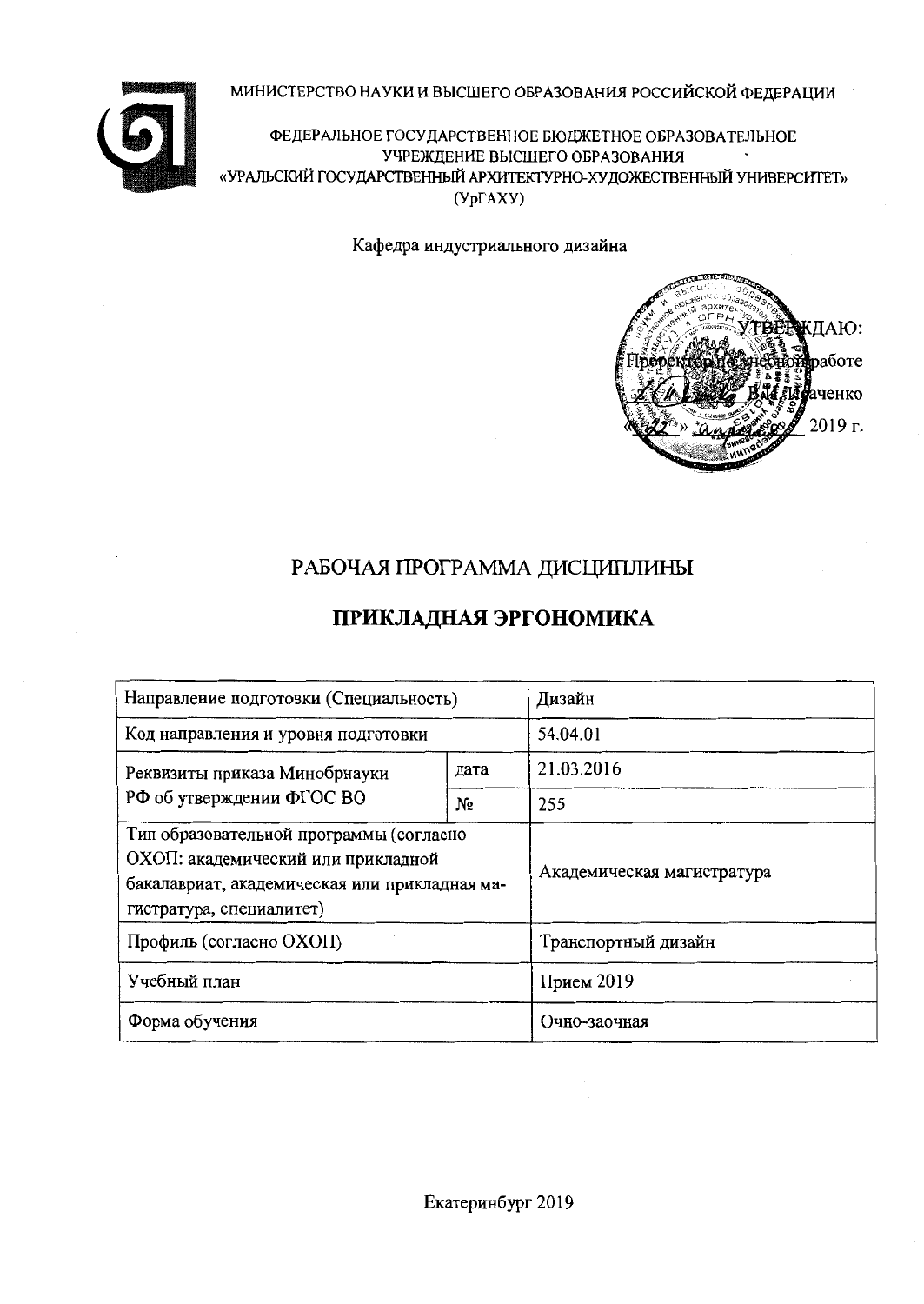## 1. ОБЩАЯ ХАРАКТЕРИСТИКА ДИСЦИПЛИНЫ «ПРИКЛАЛНАЯ ЭКОНОМИКА»

### 1.1. Место дисциплины в структуре образовательной программы, связи с другими дисциплинами:

Дисциплина ПРИКЛАДНАЯ ЭРГОНОМИКА входит в вариативную по выбору студента часть образовательной программы магистратуры. Курс взаимосвязан с дисциплинами «История и методология дизайн-проектирования», «Методы научно-проектных исследований».

Дисциплина дает знания и навыки, которые используются в дальнейшем в дисциплинах «Цифровая проектная графика», «Дизайн-проектирование средств транспорта», «Дизайнинжиниринг», «Методы научно-проектных исследований», при подготовке выпускной квалификационной работы (ВКР) магистров.

### 1.2. Аннотация содержания дисциплины:

Эргономические проблемы в современном мире: изучение проблем безопасности человека и его взаимодействия с техникой в современном мире, на основе которых формулируется эргономическая программа дизайн-проекта. Эргономическое обеспечение дизайнпроектирования: изучение условий оптимизации информационной и физической нагрузки человека для эргономического обоснования дизайн-проекта.

#### 1.3. Краткий план построения процесса изучения дисциплины:

Процесс изучения дисциплины включает лекции и практические занятия, а также самостоятельную работу, которая предполагает выполнение самостоятельной работы по темам дисциплины. Основные формы интерактивного обучения - это семинары в диалоговом режиме, групповое обсуждение задания, групповая взаимооценка, групповая дискуссия. В ходе изучения дисциплины студенты выполняют практические задания, рефераты.

Форма заключительного контроля при промежуточной аттестации в 1 и 2 семестре зачет, в 3 семестре - экзамен. Для проведения промежуточной аттестации по дисциплине создан фонд оценочных средств.

Оценка по дисциплине носит интегрированный характер, учитывающий результаты оценивания участия студентов в аудиторных занятиях, качества и своевременности выполнения практических заданий, сдачи 2 зачетов и экзамена.

### 1.4. Планируемые результаты обучения по дисциплине

Изучение дисциплины является этапом формирования у студента следующих компетенций:

ОПК-3: готовностью использовать на практике умения и навыки в организации научноисследовательских и проектных работ

ОПК-8: готовностью следить за предотвращением экологических нарушений

ПК-5: готовностью синтезировать набор возможных решений задач или подходов к выполнению проекта, способностью обосновывать свои предложения, составлять подробную спецификацию требований к проекту и реализовывать проектную идею, основанную на концептуальном, творческом подходе, на практике

ПК-7: готовностью к оценке технологичности проектно-конструкторских решений, проведению опытно-конструкторских работ и технологических процессов выполнения изделий, предметов, товаров, их промышленного производства

ПК-8: способностью организовать рабочие места, осуществлять профилактику производственного травматизма и профессиональных заболеваний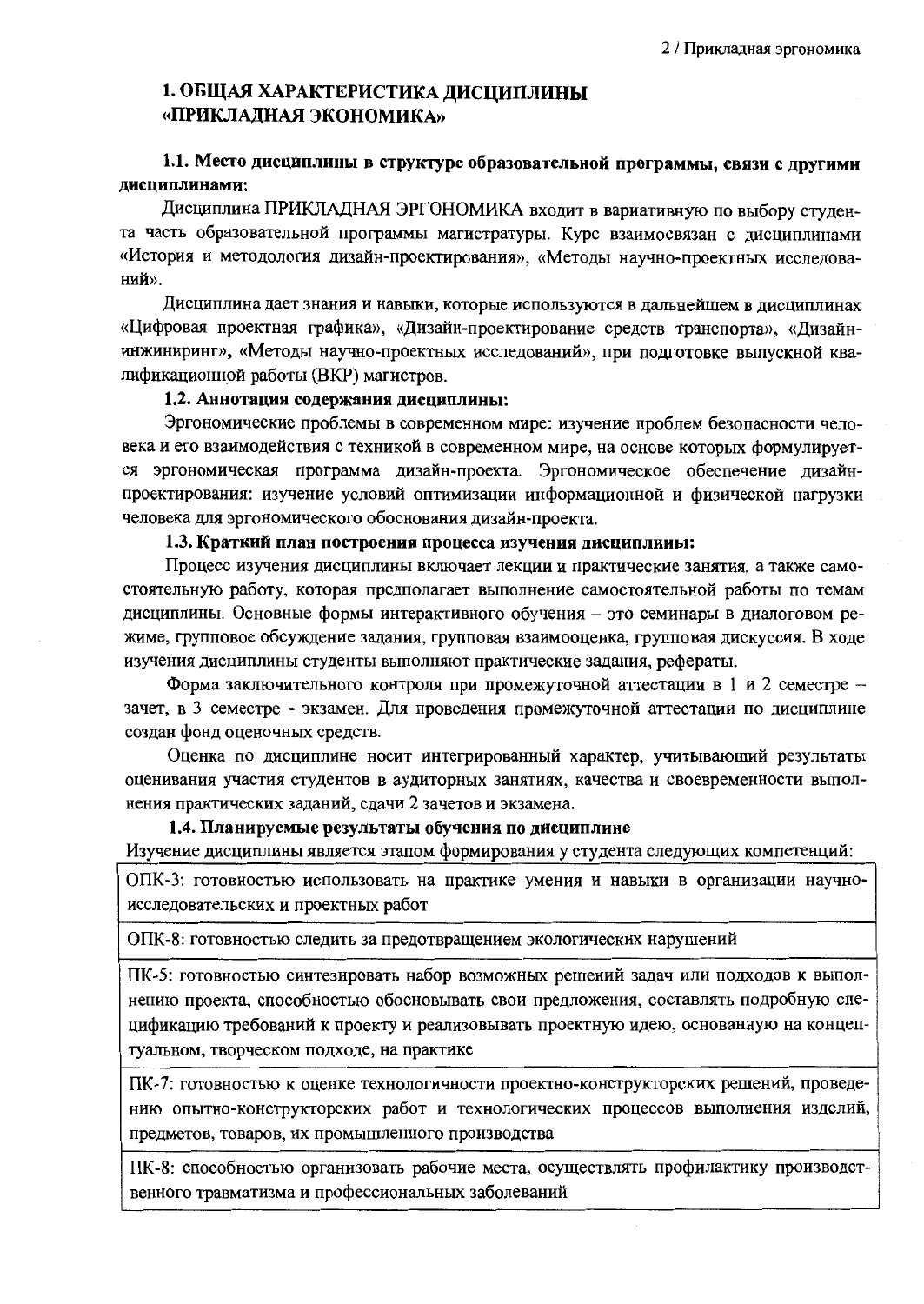3 / Прикладная эргономика

Планируемый результат изучения дисциплины в составе названных компетенций: формирование у магистров умения синтезировать набор возможных решений задач или подходов к выполнению проекта, способность к научному эргономическому обоснованию проектных решений и эргономической оценке объектов транспортного дизайна.

В результате изучения дисциплины обучающийся должен:

Знать и понимать: специфику эргономического проектирования.

Уметь:

а) применять знание и понимание эргономики при разработке дизайн- концепций, в процессе поиска и обоснования оптимального проектного решения;

б) выносить обоснованные суждения относительно эргономических свойств объектов дизай-Ha:

в) комментировать данные и результаты, связанные с эргономичностью объектов и среды коллегам и преподавателю.

Демонстрировать навыки и опыт деятельности с использованием полученных знаний и умений при выполнении дизайн-проектов, научно-исследовательской работы и оформлении эргономических разделов отчета о ВКР магистра.

|              |                         |             |                          | занятия    | Аудиторные                              |                          |                              | Самостоятельная работа |                      |                                   |                         |                       |                        |                      |                                    |                                 |                               |                                                             |                                                |
|--------------|-------------------------|-------------|--------------------------|------------|-----------------------------------------|--------------------------|------------------------------|------------------------|----------------------|-----------------------------------|-------------------------|-----------------------|------------------------|----------------------|------------------------------------|---------------------------------|-------------------------------|-------------------------------------------------------------|------------------------------------------------|
| По семестрам | Зачетных единиц (з.е.)  | Часов (час) | Аудиторные занятия всего | Лекции (Л) | Практические занятия (ПЗ), Семинары (С) | Другие виды занятий (Др) | Самостоятельная работа всего | Курсовой проект (КП)   | Курсовая работа (КР) | Расчетно-графическая работа (РГР) | Графическая работа (ГР) | Расчетная работа (PP) | Pedepar <sub>(P)</sub> | Домашняя работа (ДР) | Творческая работа (эссе, клаузура) | Подготовка к контрольной работе | Подготовка к экзамену, зачету | Другие виды самостоятельных занятий (подготовка к занятиям) | Форма промежуточной аттестации по дисциплине*. |
| $\mathbf{1}$ | $\overline{\mathbf{4}}$ | 180         | 18                       |            | 18                                      |                          | 90                           |                        |                      |                                   |                         |                       |                        |                      |                                    |                                 |                               | 90                                                          | Зач                                            |
| $\mathbf{2}$ | $\overline{\mathbf{4}}$ | 144         | 18                       |            | 18                                      |                          | 54                           |                        |                      |                                   |                         |                       |                        |                      |                                    |                                 |                               | 54                                                          | <b>Зач</b>                                     |
| $\mathbf{3}$ | 3                       | 72          | 18                       |            | 18                                      |                          | 54                           |                        |                      |                                   |                         |                       |                        |                      |                                    |                                 | 18                            | 36                                                          | Экз                                            |
| Итого        | 7                       | 252         | 54                       |            | 54                                      |                          | 198                          |                        |                      |                                   |                         |                       |                        |                      |                                    |                                 | 18                            | 180                                                         |                                                |

1.5. Объем дисциплины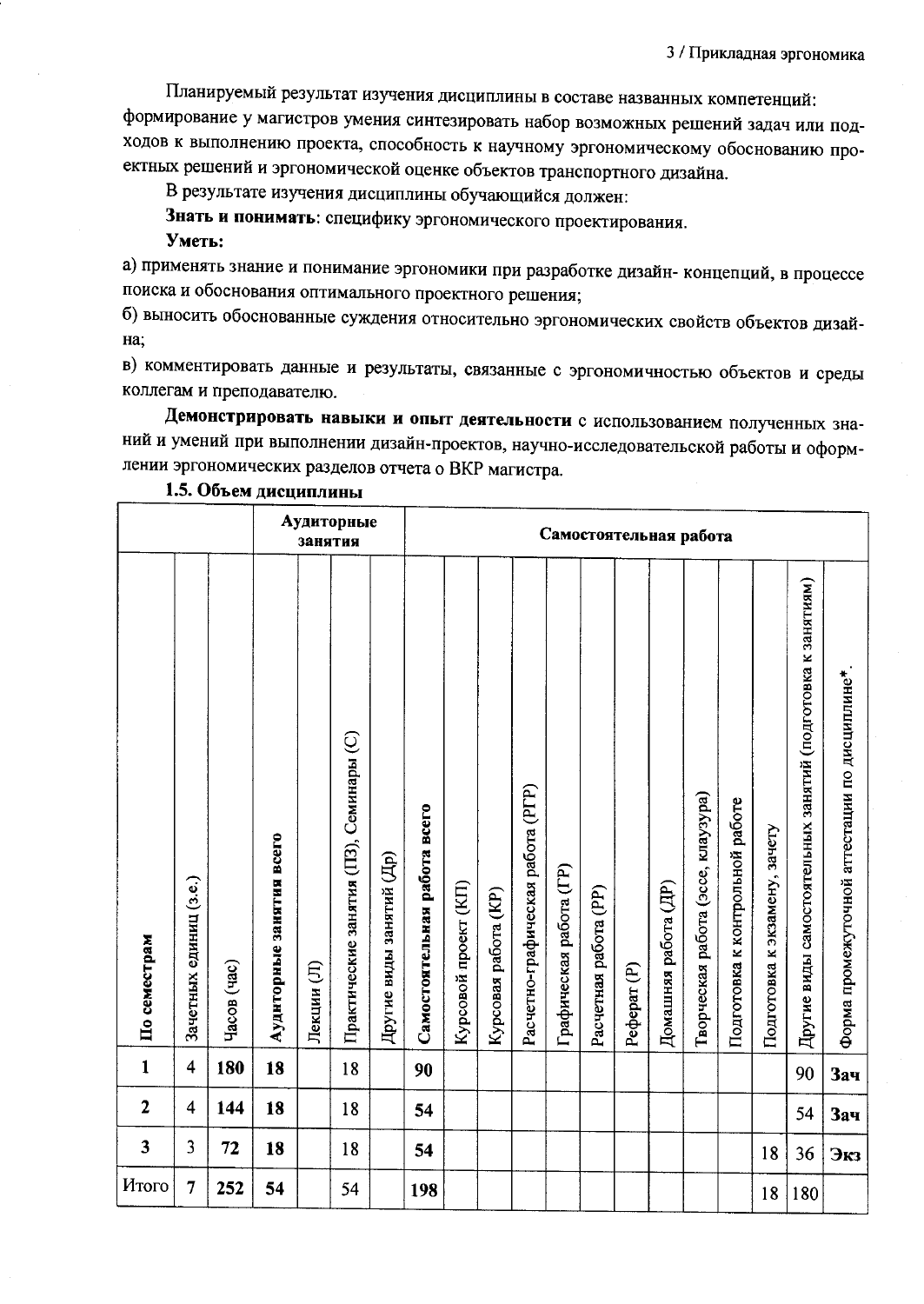\*Зачет с оценкой - 30, Зачет - Зач, Экзамен - Экз, Курсовые проекты - КП, Курсовые работы - КР 2. СОДЕРЖАНИЕ ДИСЦИПЛИНЫ

| Код<br>раздела,<br>темы | Раздел, тема, содержание дисциплины*                                                       |
|-------------------------|--------------------------------------------------------------------------------------------|
| Раздел 1                | Эргономические проблемы в современном мире                                                 |
| Тема 1.1                | Эргономика - проектная дисциплина. Специфика эргономики как научной дис-<br>ЦИПЛИНЫ.       |
| Тема 1.2                | Эргономические аспекты взаимодействия человека и техники в современном<br>мире.            |
| Тема 1.3                | Проблема безопасности человека в современном мире.                                         |
| Тема 1.4                | Гуманистические ценности в дизайн-проектировании.                                          |
| Тема 1.5                | Основные эргономические свойства и эргономические требования к объектам<br>проектирования. |
| Раздел 2                | Эргономическое обеспечение дизайн-проектирования                                           |
| Тема 2.1                | Эргономический анализ объектов дизайна.                                                    |
| Тема 2.2                | Современные системы отображения информации и оптимизация психической<br>нагрузки человека. |
| Тема 2.3                | Оптимизация физической нагрузки человека во взаимодействии со средой и<br>техникой.        |
| Тема 2.4                | Соматографические схемы в дизайн-проекте.                                                  |
| Тема 2.5                | Эргономическая программа дизайн-проекта.                                                   |

## 3. РАСПРЕДЕЛЕНИЕ УЧЕБНОГО ВРЕМЕНИ

3.1. Распределение аудиторных занятий и самостоятельной работы по разделам

дисциплины

|         | семестра |                                                                                                                           |              |                | Аудиторные<br>занятня (час.)     |                                 |                          |  |  |  |
|---------|----------|---------------------------------------------------------------------------------------------------------------------------|--------------|----------------|----------------------------------|---------------------------------|--------------------------|--|--|--|
| Семестр | Неделя   | Раздел дисциплины,<br>тема                                                                                                | <b>BCELO</b> | Лекции         | Практич.<br>занятия,<br>семинары | Самостоят.<br>работа,<br>(час.) | Оценочные<br>средства    |  |  |  |
|         |          | Раздел 1. Эргономические проблемы в современном мире                                                                      |              |                |                                  |                                 |                          |  |  |  |
|         | $1 - 4$  | Эргономика<br>проектная<br>$\overline{\phantom{a}}$<br>дисциплина. Специфика эр-<br>гономики как научной дис-<br>ЦИПЛИНЫ. | 24           | $\overline{2}$ | 2                                | 20                              | Задание №1               |  |  |  |
|         | $5 - 8$  | Эргономические<br>аспекты<br>взаимодействия человека и<br>техники в современном ми-<br>pe.                                | 24           | $\overline{c}$ | 2                                | 20                              | Семинар №1<br>Задание №2 |  |  |  |
|         | 9-<br>12 | Проблема безопасности че-<br>ловека в современном мире.                                                                   | 24           |                | 3                                | 20                              | Семинар №2<br>Задание №3 |  |  |  |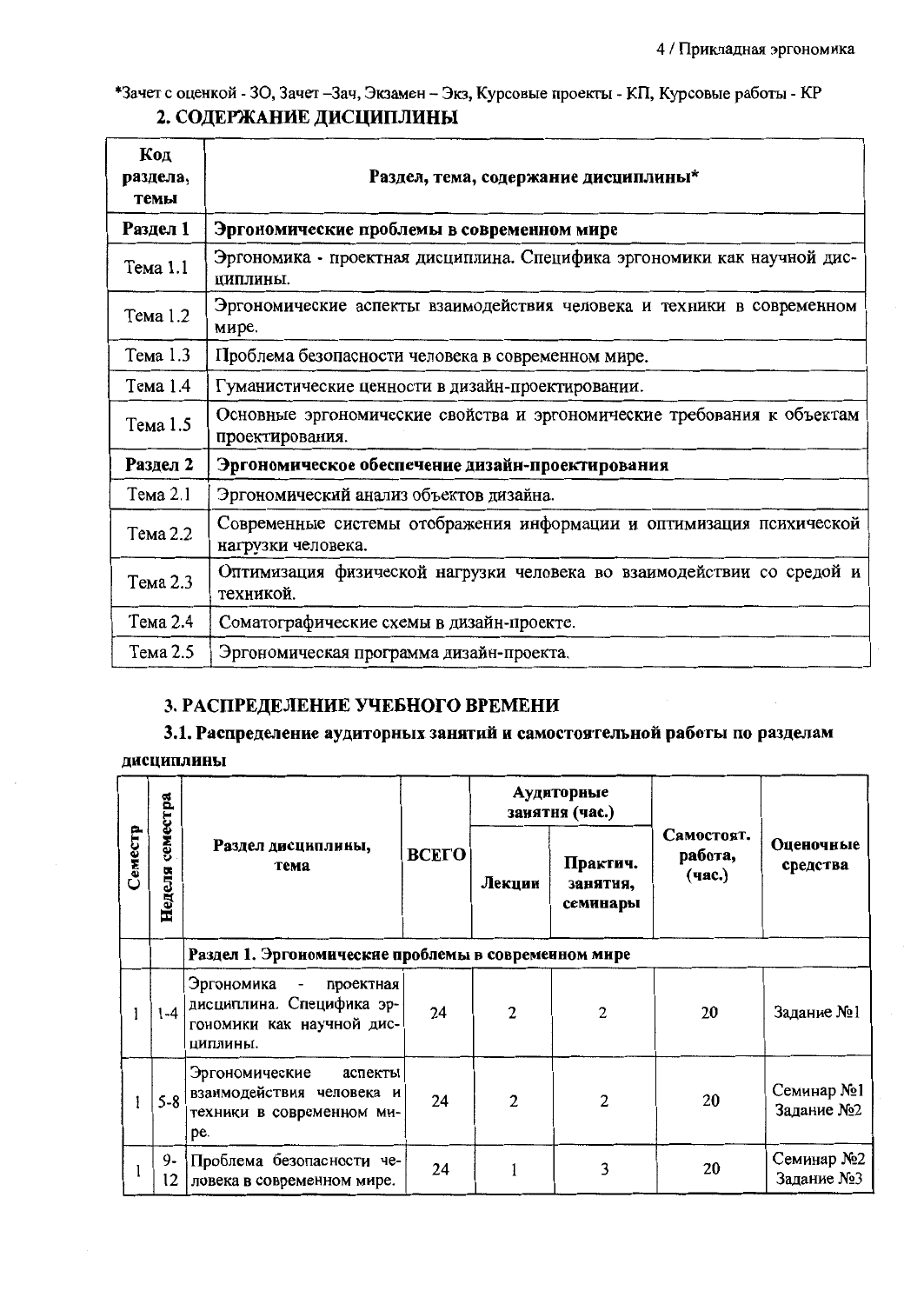|                |                         |                                                                                                            |              |                         | Аудиторные<br>занятия (час.)     |                                 |                            |
|----------------|-------------------------|------------------------------------------------------------------------------------------------------------|--------------|-------------------------|----------------------------------|---------------------------------|----------------------------|
| Семестр        | Неделя семестра         | Раздел дисциплины,<br>тема                                                                                 | <b>BCETO</b> | Лекции                  | Практич.<br>занятия,<br>семинары | Самостоят.<br>работа,<br>(час.) | Оценочные<br>средства      |
| 1              | $13 -$<br>18            | Гуманистические ценности в<br>дизайн-проектировании.                                                       | 36           | $\overline{2}$          | 4                                | 30                              | Семинар №3<br>Задание №4   |
|                |                         | Итого за 1 семестр                                                                                         | 108          | $\overline{7}$          | 11                               | 90                              | Зач.                       |
| $\overline{c}$ | $1-5$                   | Основные<br>эргономические<br>свойства и эргономические<br>требования к объектам про-<br>ектирования.      | 20           |                         | 5                                | 15                              | Задание №5<br>Pechepar No1 |
|                |                         | Раздел 2. Эргономическое обеспечение дизайн-проектирования                                                 |              |                         |                                  |                                 |                            |
| $\overline{c}$ | 6-<br>10                | Эргономический<br>анализ<br>объектов дизайна.                                                              | 20           |                         | 5                                | 15                              | Задание №6                 |
| $\overline{2}$ | 14                      | Современные системы ото-<br>11- бражения информации и оп-<br>тимизация психической на-<br>грузки человека. | 10           | $\overline{c}$          | $\overline{c}$                   | 12                              | Семинар №4<br>Задание №7   |
| $\overline{c}$ | 18                      | Оптимизация<br>физической<br>15- нагрузки человека во взаи-<br>модействии со средой и тех-<br>никой.       | 10           | $\overline{2}$          | $\overline{c}$                   | 12                              | Семинар №5<br>Задание №8   |
|                |                         | Итого за 2 семестр                                                                                         | 72           | $\overline{\mathbf{4}}$ | 14                               | 54                              | Зач.                       |
| 3              | $1-$<br>10 <sup>°</sup> | Соматографические схемы в<br>дизайн-проекте.                                                               | 40           |                         | 10                               | 30                              | Задание №9<br>Реферат №2   |
| 3              | $11-$<br>18             | Эргономическая<br>программа<br>дизайн-проекта.                                                             | 32           |                         | 8                                | 24                              | Задание №10<br>Peфepar No3 |
|                |                         | Итого за 3 семестр                                                                                         | 72           |                         | 18                               | 54                              | Экз.                       |
|                |                         | Итого за 1 и 2 курс                                                                                        | 252          |                         | 54                               | 198                             |                            |

### 3.2. Другие виды занятий

Не предусмотрено

3.3. Мероприятия самостоятельной работы и текущего контроля

3.3.1. Примерный перечень тем курсовых проектов (курсовых работ)

Не предусмотрено

3.3.2. Примерный перечень тем расчетно-графических работ

Не предусмотрено

3.3.3. Примерный перечень тем графических работ

Не предусмотрено

3.3.4. Примерный перечень тем расчетных работ (программных продуктов)

Не предусмотрено

3.3.5. Примерный перечень тем рефератов (эссе, творческих работ)

Эргономические требования к дизайн-проекту. Анализ решения эргономической проблемы в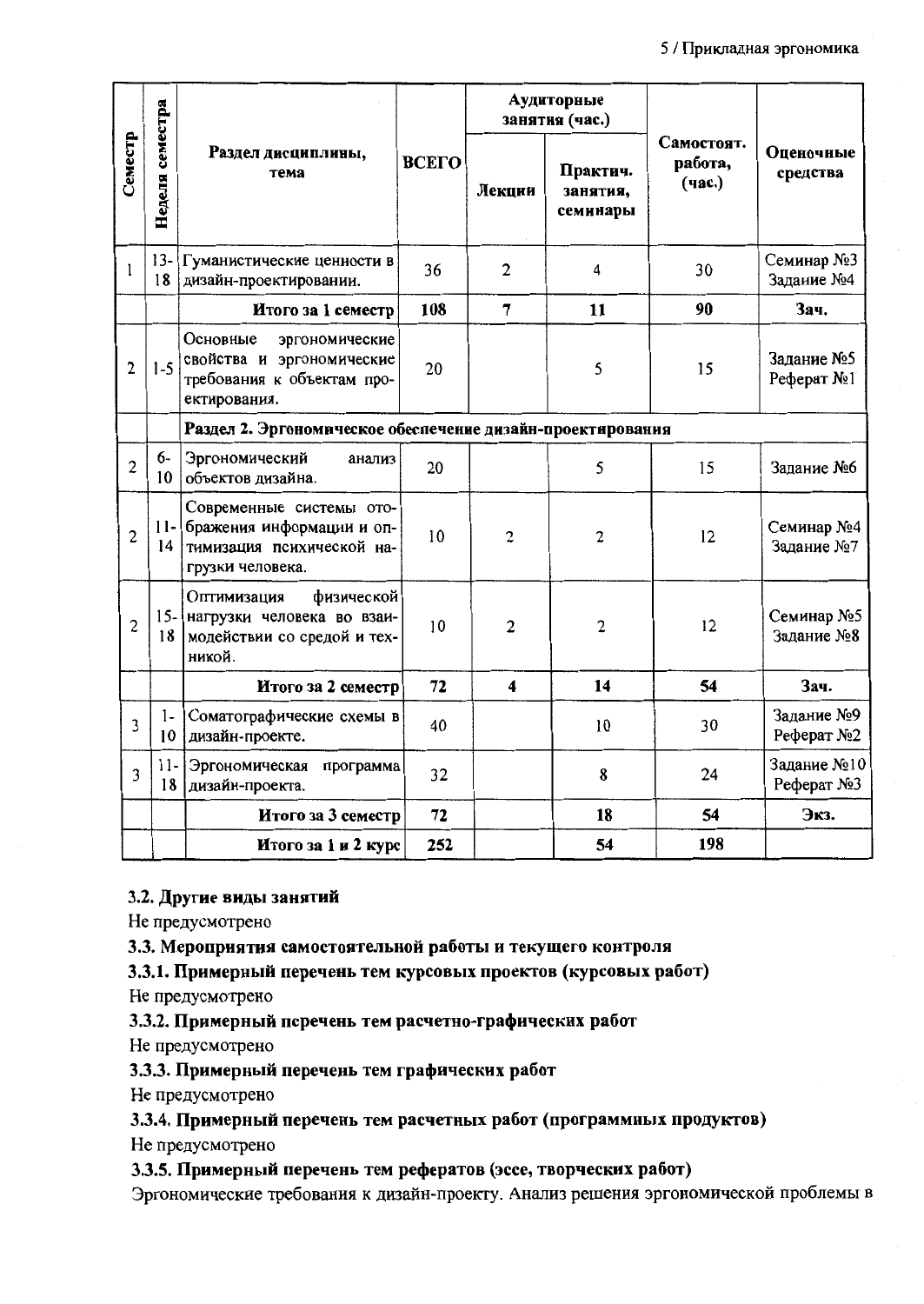аналогах. Эргономическое обоснование дизайн-проекта.

### 3.3.6. Примерный перечень тем практических домашних работ

Практические задания выполняются в соответствии с разделом и темой дисциплины.

### 3.3.7. Примерная тематика контрольных работ

Не предусмотрено

### 3.3.8. Примерная тематика клаузур

Начальные клаузуры по тематике курсовых проектов в семестрах.

### 4. ПРИМЕНЯЕМЫЕ ТЕХНОЛОГИИ ОБУЧЕНИЯ

|                                         |                                |                |                          |           |                  | Активные методы обучення     |                             |                   |                       |                                    | Дистанцнонные<br>технологии |                                           |                                         |                                      |
|-----------------------------------------|--------------------------------|----------------|--------------------------|-----------|------------------|------------------------------|-----------------------------|-------------------|-----------------------|------------------------------------|-----------------------------|-------------------------------------------|-----------------------------------------|--------------------------------------|
|                                         |                                |                |                          |           |                  |                              |                             |                   |                       |                                    | и электронное обучение      |                                           |                                         |                                      |
| Код<br>раздела, те-<br>MЫ<br>дисциплины | консультации<br>Индивидуальные | Вводные лекции | Деловая или ролевая игра | Портфолио | Работа в команде | Метод развивающей кооперации | Балльно-рейтинговая система | mdALm<br>Мозговой | Сетевые учебные курсы | Виртуальные практикумы и тренажеры | Вебинары и видеоконференции | семинары<br>Асинхронные web-конференции и | Совместная работа и разработка контента | Компьютерная практика проектирования |
| Раздел 1                                | $\ddot{}$                      |                |                          |           | $\ddot{}$        | $\ddot{}$                    |                             |                   |                       |                                    |                             |                                           |                                         |                                      |
| Раздел 2                                | $\ddot{}$                      |                |                          |           | $\ddot{}$        | $\ddot{}$                    |                             |                   |                       |                                    |                             |                                           |                                         |                                      |

## 5. УЧЕБНО-МЕТОДИЧЕСКОЕ И ИНФОРМАЦИОННОЕ ОБЕСПЕЧЕНИЕ ДИСЦИПЛИНЫ

### 5.1. Рекомендуемая литература

### 5.1.1. Основная литература

1. Эргономика [Электронный ресурс]: учебное пособие / В.В. Адамчук, Т.П. Варна, В.В. Воротникова и др.; ред. В.В. Адамчук. - Москва: Юнити-Дана, 2015. - 254 с. - Режим доступа: http://biblioclub.ru/index.php?page=book&id=119534.

2. Эргодизайн промышленных изделий и предметно-пространственной среды : учеб. пособие / ВНИИТЭ: под ред.: В. И. Кулайкина, Л. Д. Чайновой. - М. : ВЛАДОС, 2009. - 311 с., 8 цв. **YMO** PФ. Режим доступа: Допущено BY30B  $\overline{a}$  $\ddot{\cdot}$ ил. ИЛ. http://biblioclub.ru/index.php?page=book view&book id=59254.

### 5.1.2. Дополнительная литература

1. Глазычев, В.Л. Дизайн как он есть / В.Л. Глазычев. - Москва: Европа, 2006. - 320 с. - Режим доступа: http://biblioclub.ru/index.php?page=book&id=44829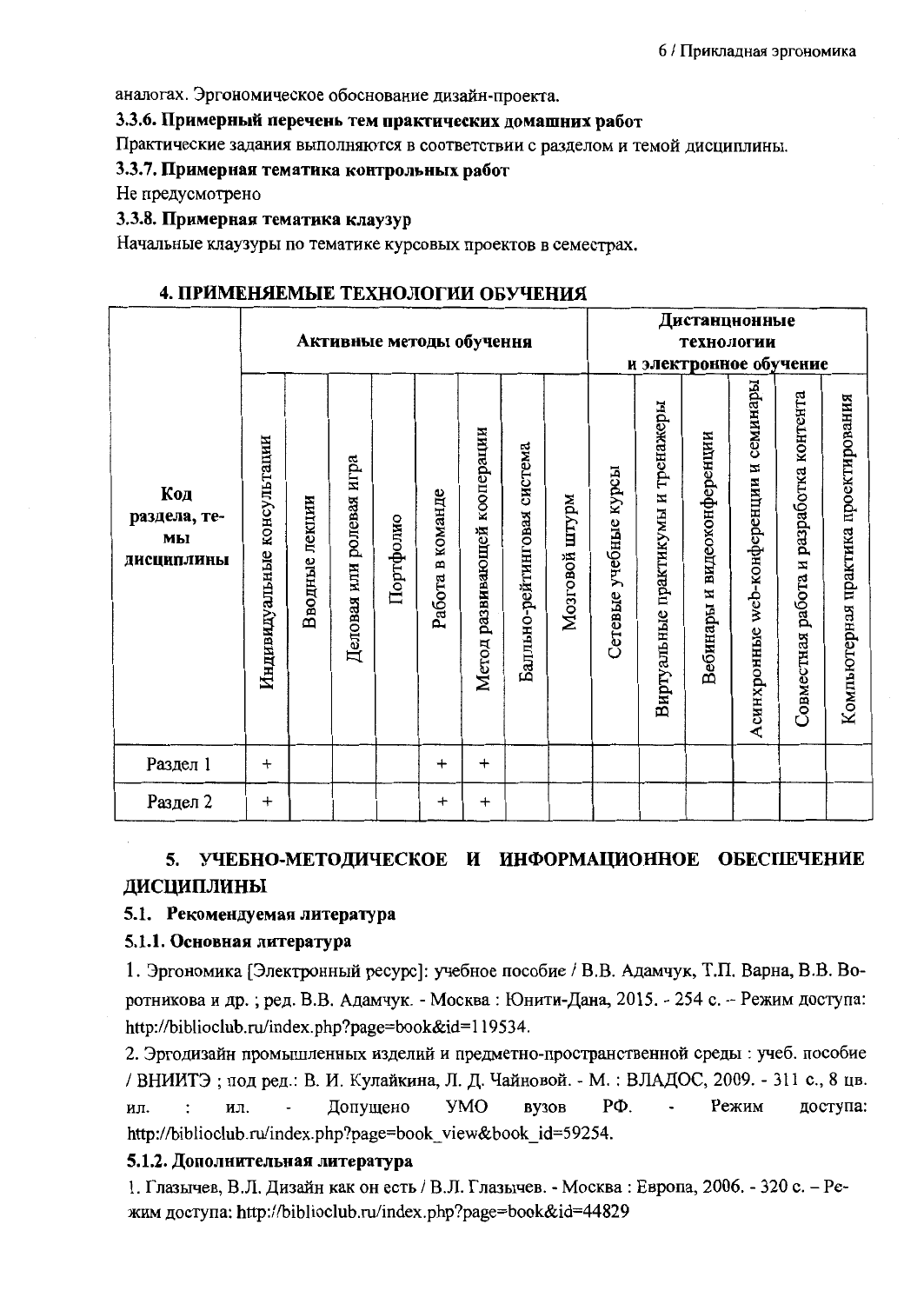2. Алдонин, Г.М. Основы эргономики и дизайна радиоэлектронных средств бытового назначения [Электронный ресурс]: учебное пособие / Г.М. Алдонин, С.П. Желудько; Сиб. фед. ун-т. - Красноярск : СФУ, 2014. - 128 с. : табл., схем., ил. - Режим доступа: http://biblioclub.ru/index.php?page=book&id=435641

5.2. Учебно-методическое обеспечение для самостоятельной работы

Не используются

5.3. Перечень ииформационных технологий, используемых при осуществлении образовательного процесса по дисциплиие, включая перечень программного обеспечения и информационных справочных систем

### 5.3.1. Перечень программного обеспечения

| Тип ПО                                | Название             | Источник               | Доступность для                                           |
|---------------------------------------|----------------------|------------------------|-----------------------------------------------------------|
|                                       |                      |                        | студентов                                                 |
| Прикладное ПО                         |                      |                        | Доступно<br>KOM-<br>B                                     |
| Офисный пакет                         | Microsoft Word       | Лицензионная программа | пьютерном классе                                          |
| Прикладное ПО<br>Операционная система | Microsoft<br>Windows | Лицензионная программа | и в аудиториях для<br>самостоятельной<br>работы<br>УрГАХУ |

### 5.3.2. Базы данных, информационно-справочные и поисковые системы

1. Университетская библиотека. Режим доступа: http://biblioclub.ru/

 $2.$ Справочная правовая система «КонсультантПлюс». Режим доступа: http://www.consultant.ru/

3. Справочная правовая система «Гарант». Режим доступа: http://garant.ru

4. Научная электронная библиотека. Режим доступа: https://elibrary.ru/

5. Электронно-библиотечная система «ZNANIUM.COM». Режим доступа: http:// znanium.com

6. Электронная библиотечная система «ЭБС ЮРАЙТ». Режим доступа: https://biblio-online.ru/

7. Электронно-библиотечная система Издательства Лань (ЭБС). Режим доступа:

https://e.lanbook.com/

## 6. МЕТОДИЧЕСКИЕ УКАЗАНИЯ ДЛЯ ОБУЧАЮЩИХСЯ ПО ОСВОЕНИЮ ДИСЦИПЛИНЫ

### Студент обязан:

 $1)$  знать:

- график учебного процесса по дисциплине (календарный план аудиторных занятий и планграфик самостоятельной работы);

- порядок формирования итоговой оценки по дисциплине;

(преподаватель на первом занятии по дисциплине знакомит студентов с перечисленными организационно-методическими материалами);

2) посещать все виды аудиторных занятий (преподаватель контролирует посещение всех видов занятий), вести самостоятельную работу по дисциплине, используя литературу, рекомендованную в рабочей программе дисциплины и преподавателем (преподаватель передает список рекомендуемой литературы студентам);

3) готовиться и активно участвовать в аудиторных занятиях, используя рекомендованную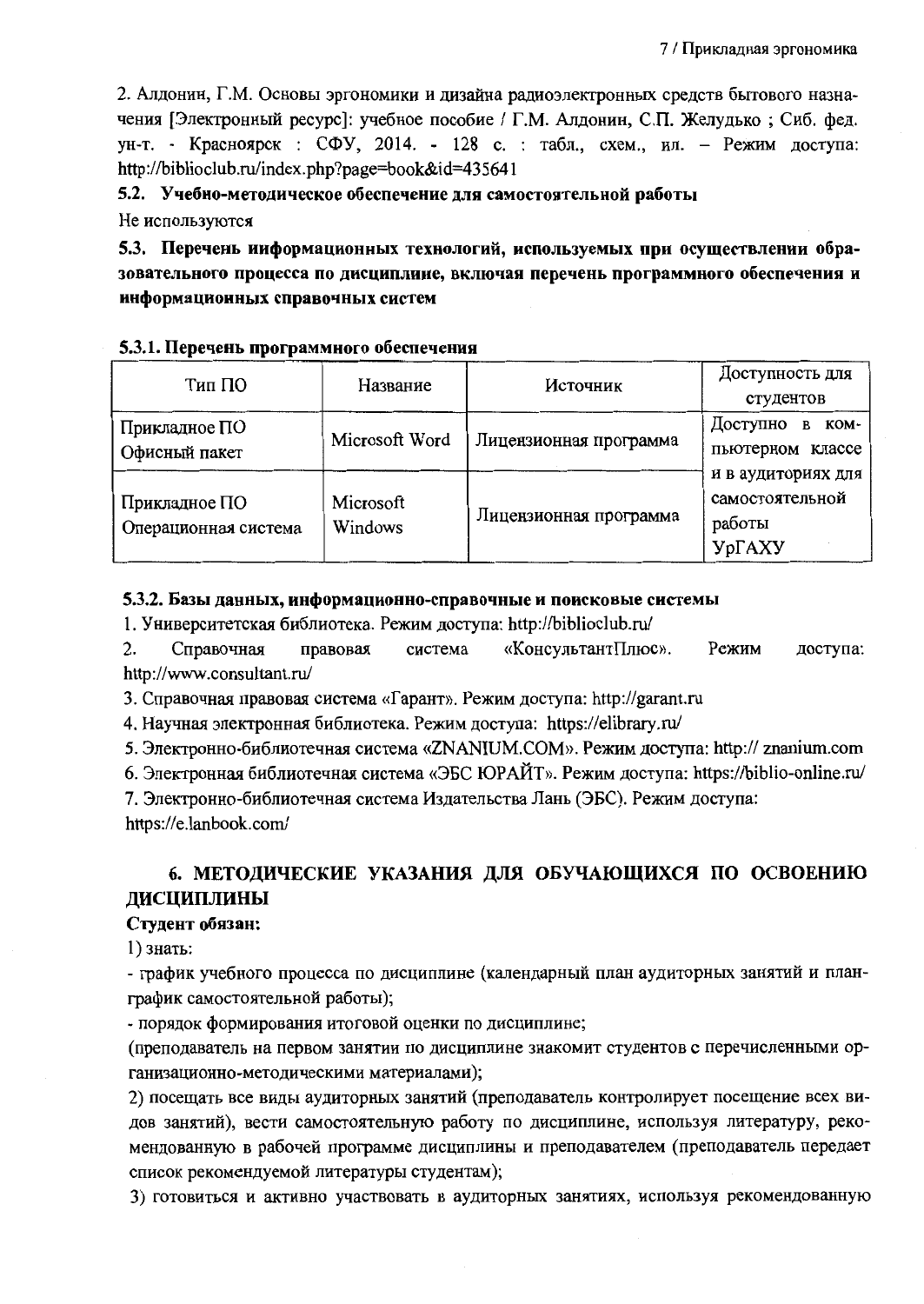литературу и методические материалы;

4) своевременно и качественно выполнять все виды аудиторных и самостоятельных работ, предусмотренных графиком учебного процесса по дисциплине (преподаватель ведет непрерывный мониторинг учебной деятельности студентов);

5) в случае возникновения задолженностей по текущим работам своевременно до окончания семестра устранить их, выполняя недостающие или исправляя не зачтенные работы, предусмотренные графиком учебного процесса (преподаватель на основе данных мониторинга учебной деятельности своевременно предупреждает студентов о возникших задолженностях и необходимости их устранения).

### 7. МАТЕРИАЛЬНО-ТЕХНИЧЕСКОЕ ОБЕСПЕЧЕНИЕ ДИСЦИПЛИНЫ

Для проведения занятий используется аудитория с учебной мебелью (столы, стулья), соответствующей количеству студентов. Аудитория оснащена компьютерной и мультимедийной техникой.

## 8. ФОНД ОЦЕНОЧНЫХ СРЕДСТВ ДЛЯ ПРОВЕДЕНИЯ ПРОМЕЖУТОЧНОЙ **АТТЕСТАЦИИ**

Фонд оценочных средств предназначен для оценки:

1) Соответствия фактически достигнутых каждым студентом результатов изучения дисциплины результатам, запланированным в формате дескрипторов «знать, уметь, иметь навыки» (п.1.4) и получения интегрированной оценки по дисциплине;

2) Уровня формирования элементов компетенций, соответствующих этапу изучения дисциплины.

## 8.1. КРИТЕРИИ ОЦЕНИВАНИЯ РЕЗУЛЬТАТОВ КОНТРОЛЬНО-ОЦЕНОЧНЫХ МЕРОПРИЯТИЙ ТЕКУЩЕЙ И ПРОМЕЖУТОЧНОЙ АТТЕСТАЦИИ ПО ДИСЦИП-ЛИНЕ

8.1.1. Уровень формирования элементов компетенций, соответствующих этапу изучения дисциплины, оценивается с использованием следующих критериев и шкалы оценок\*

| Критерии             | Шкала оценок                              |                     |  |
|----------------------|-------------------------------------------|---------------------|--|
| Оценка по дисциплине | Уровень освоения элементов<br>компетенций |                     |  |
| Отлично              |                                           | Высокий             |  |
| Хорошо               | Зачтено                                   | Повышенный          |  |
| Удовлетворительно    |                                           | Пороговый           |  |
| Неудовлетворительно  | Не зачтено                                | Элементы не освоены |  |

\*) Описание критериев см. Приложение 1.

8.1.2. Промежуточная аттестация по дисциплине представляет собой комплексную оценку, определяемую уровнем выполнения всех запланированных контрольно-оценочных мероприятий (КОМ). Используемый набор КОМ имеет следующую характеристику:

|  | 1 семестр |
|--|-----------|
|--|-----------|

| $\mathbf{N}_2$ п/п | Форма КОМ | Состав КОМ |
|--------------------|-----------|------------|
|                    |           |            |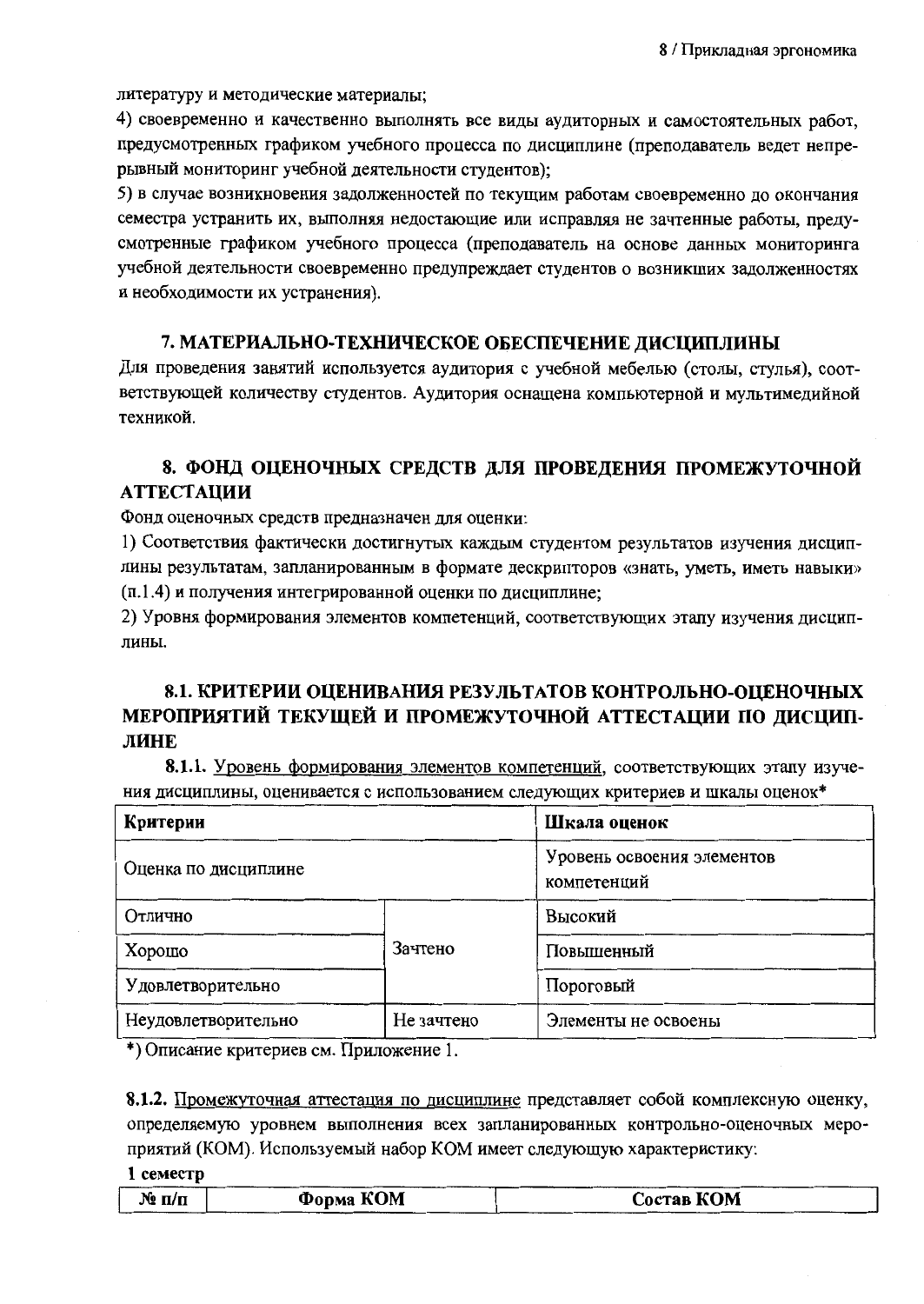| $\mathbf{N}_2$ п/п | Форма КОМ                    | Состав КОМ                              |
|--------------------|------------------------------|-----------------------------------------|
|                    | Посещение аудиторных занятий |                                         |
| z.                 | Участие в семинарах          | 3 семинара                              |
|                    | Выполнение заданий           | 4 задания                               |
| 4.                 | Зачет                        | Участие в семинарах, выполнение заданий |

Характеристика состава заданий КОМ приведена в разделе 8.3.

### 2 семестр

| $\mathbf{N}_2 \mathbf{n}/\mathbf{n}$ | Форма КОМ                    | Состав КОМ                                            |
|--------------------------------------|------------------------------|-------------------------------------------------------|
|                                      | Посещение аудиторных занятий |                                                       |
| 2.                                   | Участие в семинарах          | 2 семинара                                            |
|                                      | Выполнение заданий           | 4 заданий                                             |
| 4.                                   | Выполнение реферата          | реферат                                               |
| 5.                                   | Зачет                        | Участие в семинарах, выполнение<br>заданий и реферата |

Характеристика состава заданий КОМ приведена в разделе 8.3.

### 3 семестр

| $N_2$ n/n | Форма КОМ                    | Состав КОМ         |  |
|-----------|------------------------------|--------------------|--|
|           | Посещение аудиторных занятий |                    |  |
| z.        | Выполнение заданий           | 2 задания          |  |
| J.        | Выполнение реферата          | 2 реферата         |  |
|           | Экзамен                      | Вопросы к экзамену |  |

Характеристика состава заданий КОМ приведена в разделе 8.3.

8.1.3. Оценка знаний, умений и навыков, продемонстрированных студентами при выполнении отдельных контрольно-оценочных мероприятий и оценочных заданий, входящих в их состав, осуществляется с применением следующей шкалы оценок и критериев:

| Уровни оценки<br>достижений<br>студента<br>(оцеики) | Критерии<br>для определения уровня достижений<br>Выполненное оценочное задание:                      | Шкала оценок               |  |
|-----------------------------------------------------|------------------------------------------------------------------------------------------------------|----------------------------|--|
| Высокий (В)                                         | соответствует требованиям*, замечаний нет                                                            | Отлично (5)                |  |
| Средний (С)                                         | соответствует требованиям*, имеются замеча-<br>ния, которые не требуют обязательного устра-<br>нения | Хорошо $(4)$               |  |
| Пороговый (П)                                       | не в полной мере соответствует требованиям*,<br>есть замечания                                       | Удовлетворительно          |  |
| Недостаточный (Н)                                   | не соответствует требованиям*, имеет суще-<br>ственные ошибки, требующие исправления                 | Неудовлетворительно<br>(2) |  |
| Нет результата (O)                                  | не выполнено или отсутствует                                                                         | Оценка<br>не выставляется  |  |

\*) Требования и уровень достижений студентов (соответствие требованиям) по каждому контрольнооценочному мероприятию определяется с учетом критериев, приведенных в Приложении 1.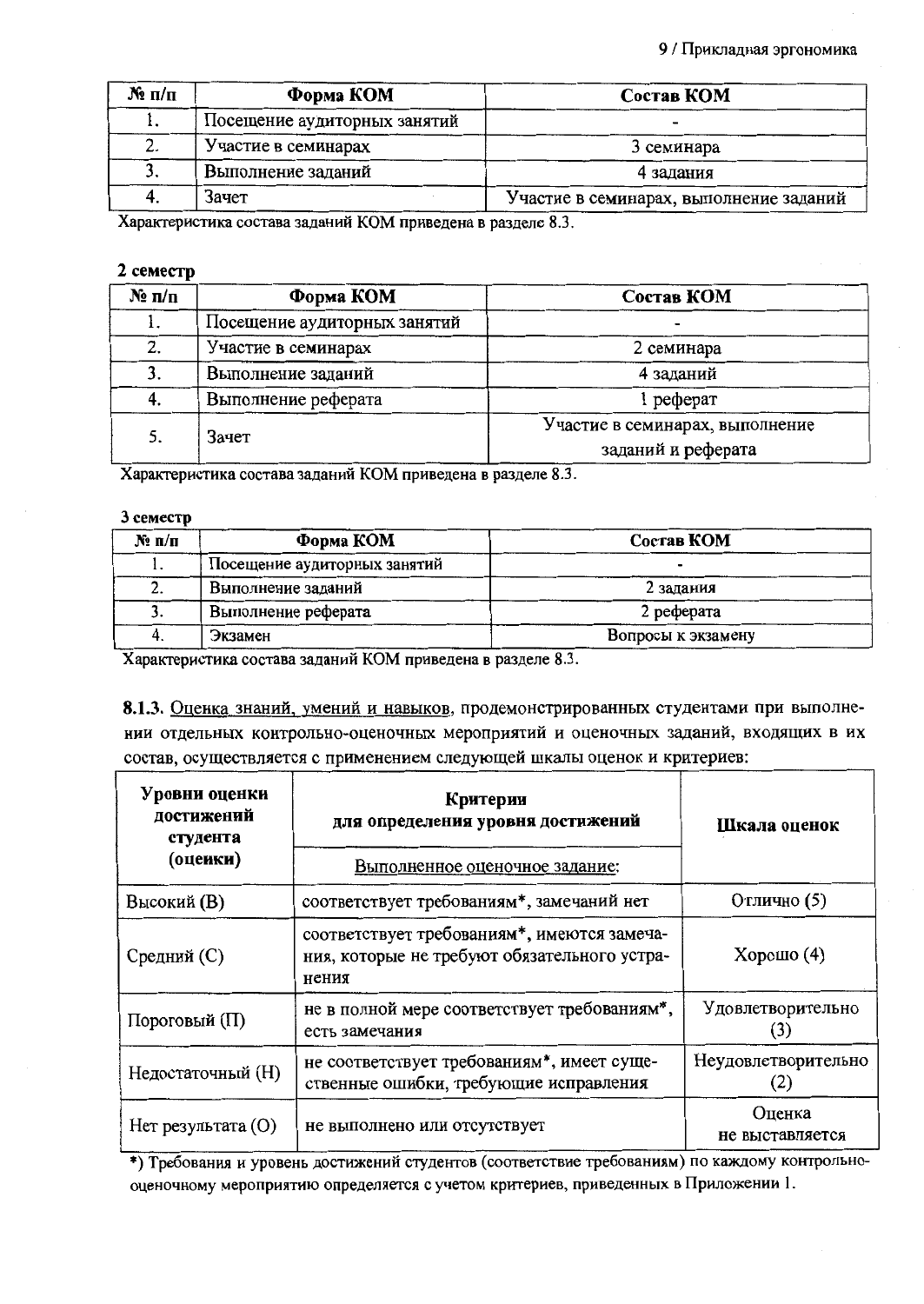## 8.2. КРИТЕРИИ ОЦЕНИВАНИЯ РЕЗУЛЬТАТОВ ПРОМЕЖУТОЧНОЙ АТТЕ-СТАЦИИ ПРИ ИСПОЛЬЗОВАНИИ НЕЗАВИСИМОГО ТЕСТОВОГО КОНТРОЛЯ

При проведении независимого тестового контроля как формы промежуточной аттестации применяется методика оценивания результатов, предлагаемая разработчиками тестов.

## 8.3. ОЦЕНОЧНЫЕ СРЕДСТВА ДЛЯ ПРОВЕДЕНИЯ ТЕКУЩЕЙ И ПРОМЕЖУ-ТОЧНОЙ АТТЕСТАЦИИ

### 8.3.1. Перечень практических заданий.

### 1 семестр.

Задание № 1. Эргономика-проектная дисциплина.

- Подобрать примеры, демонстрирующие значение эргономики в дизайне.

- Соотнести принципы дизайн-проектирования и эргономики.

Задание № 2. «Человеческие» проблемы современной техники и «технические» проблемы современного человека.

- Привести примеры современной техники, представляющей проблемы и вызывающие негативные последствия для человека.

- Привести примеры «эргономичного» и «неэргономичного» дизайна техники для группового обсуждения.

- Подобрать информацию по теме.

Задание № 3. Актуальность дизайн-проекта в аспекте безопасности человека.

- Обосновать тему своего проекта (на выбор) в аспекте глобальных проблем современного мира и человека.

- Составить список источников и литературы по теме.

Задание № 4. Гуманистические ценности в дизайн-проектировании.

- Проанализировать свой (на выбор) проект в аспекте гуманистических ценностей.

2 семестр.

Задание № 5. Эргономические требования к объектам проектирования.

- Провести анализ эргономических свойств какого-либо дизайн-объекта (обитаемость, освояемость, управляемость, обслуживаемость).

- Подобрать примеры для группового обсуждения.

- Составить список источников и литературы по теме.

Задание № 6. Эргономическая оценка дизайн-объекта.

- Выявить эргономические проблемы в дизайн-проекте (по выбору).

- Подготовить «контрольную карту» для дизайн-объекта.

Задание № 7. Эргономический анализ средств отображения информации.

- Провести эргономический анализ планшета к своему проекту (по выбору).

- Провести эргономический анализ технического средства отображения информации (по вы- $6$ opy).

- Подготовить сообщение по информационным источникам по теме.

Задание № 8. Оптимизация физической нагрузки человека во взаимодействии со средой и техникой.

- Провести эргономический анализ типичных поз в собственной жизни и деятельности: объективное и субъективных удобство позы, оптимальность позы.

- Провести эргономическую оценку оборудования и среды (по выбору) с точки зрения оптимальности поз человека.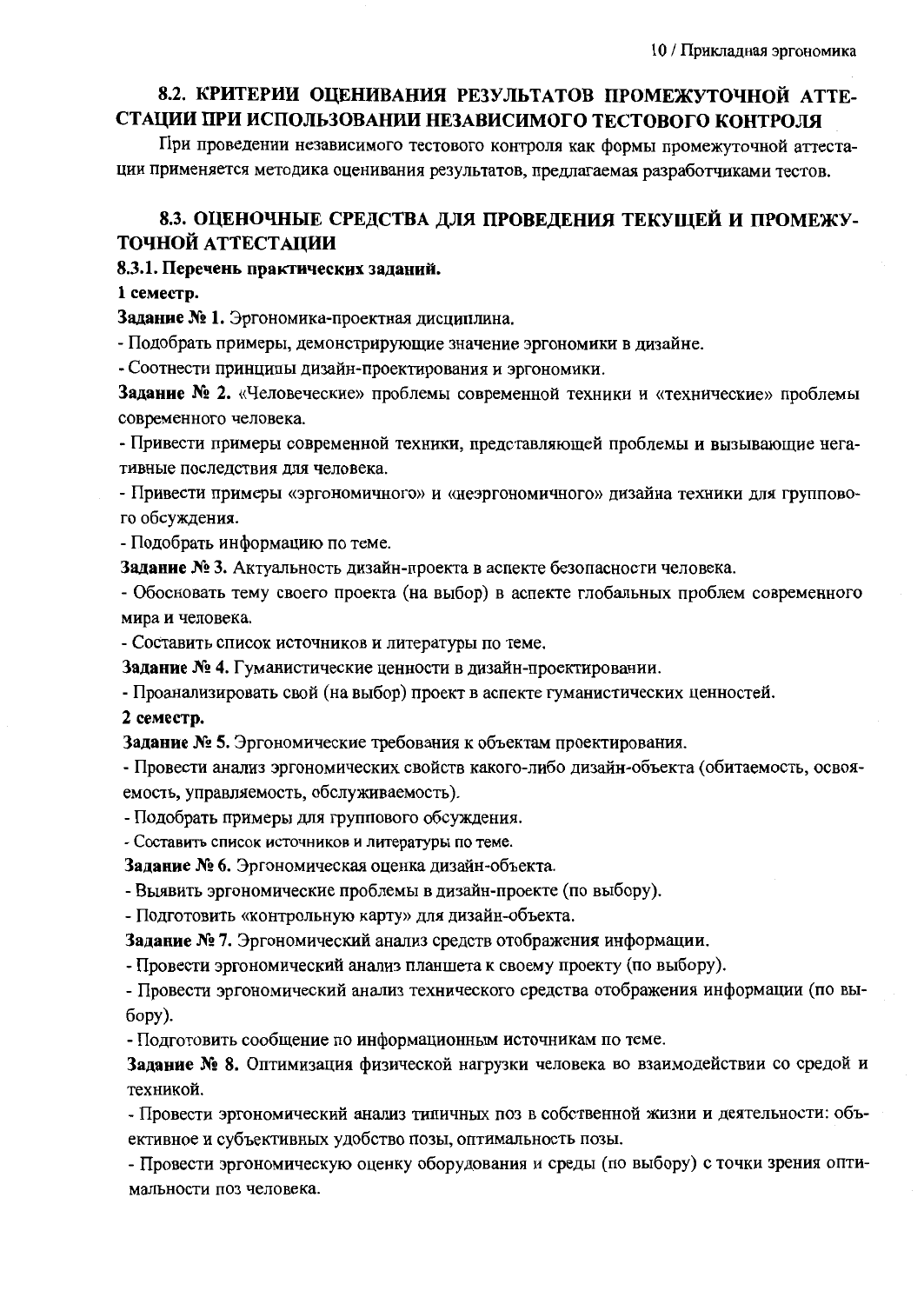- Определить эффективность движений по силе, скорости на примере взаимодействия с предметами быта, техническими средствами, транспортом (по выбору).

3 семестр.

Задание № 9. Соматографические схемы в дизайн-проекте.

- Выполнить соматографическую схему взаимодействия с объектом с обозначением моторного и сенсорного полей, определение и обозначение необходимых размеров.

- Соотнести схему реального взаимодействия с «идеальной» и определить пути оптимизации объекта.

- Подобрать информационные источники по теме.

Задание № 10. Эргономическая программа дизайн-проекта.

- Выбрать варианты эргономической цели и эргономических требований в дизайн-проекте.

- Выделить эргономические проблемы в проекте.

- Подобрать аналоги для рассмотрения решения эргономической проблемы.

- Определить критерии для эргономической оценки аналогов.

- Оставить аннотированный список источников и литературы по проблеме, выбранной для рассмотрения.

### 8.3.2. Перечень тем семинарских занятий.

#### 1 семестр.

Семинар №1. Человеческие факторы в дизайн-проектировании.

- Понятие «человеческие факторы» и их выделение в рабочей системе.

- Антропоцентрический, социоцентрический и техноцентрический подходы в проектировании.

Семинар №2. Проблема безопасности человека в современном мире.

- Современные угрозы человечеству (обзор экологических, культурных, информационных, продовольственных и др. угроз).

- Роль дизайна в решении проблем безопасности человека.

Семинар №3. Гуманистические ценности в дизайн-проектировании.

- Приоритетные направления современной эргономики и тенденции в современном дизайне.

- Принципы эргодизайна.

- Гуманитарные проблемы современного дизайна.

### 2 семестр.

Семинар №4. Визуальные средства отображения информации.

- Закономерности визуального восприятия.

- Принципы кодирования визуальной информации.

Семинар №5. Оптимизация физической нагрузки человека во взаимодействии со средой и техникой.

- Основные принципы оптимизации двигательной нагрузки.

- Эффективность позы. Позный стресс.

### 8.3.4. Перечень тем рефератов.

2 семестр.

Реферат №1. Эргономические требования к дизайн-проекту.

3 семестр.

Реферат №2. Анализ решения эргономической проблемы в аналогах.

Реферат №3. Эргономическое обоснование дизайн-проекта.

8.3.5. Перечень требований к написанию рефератов.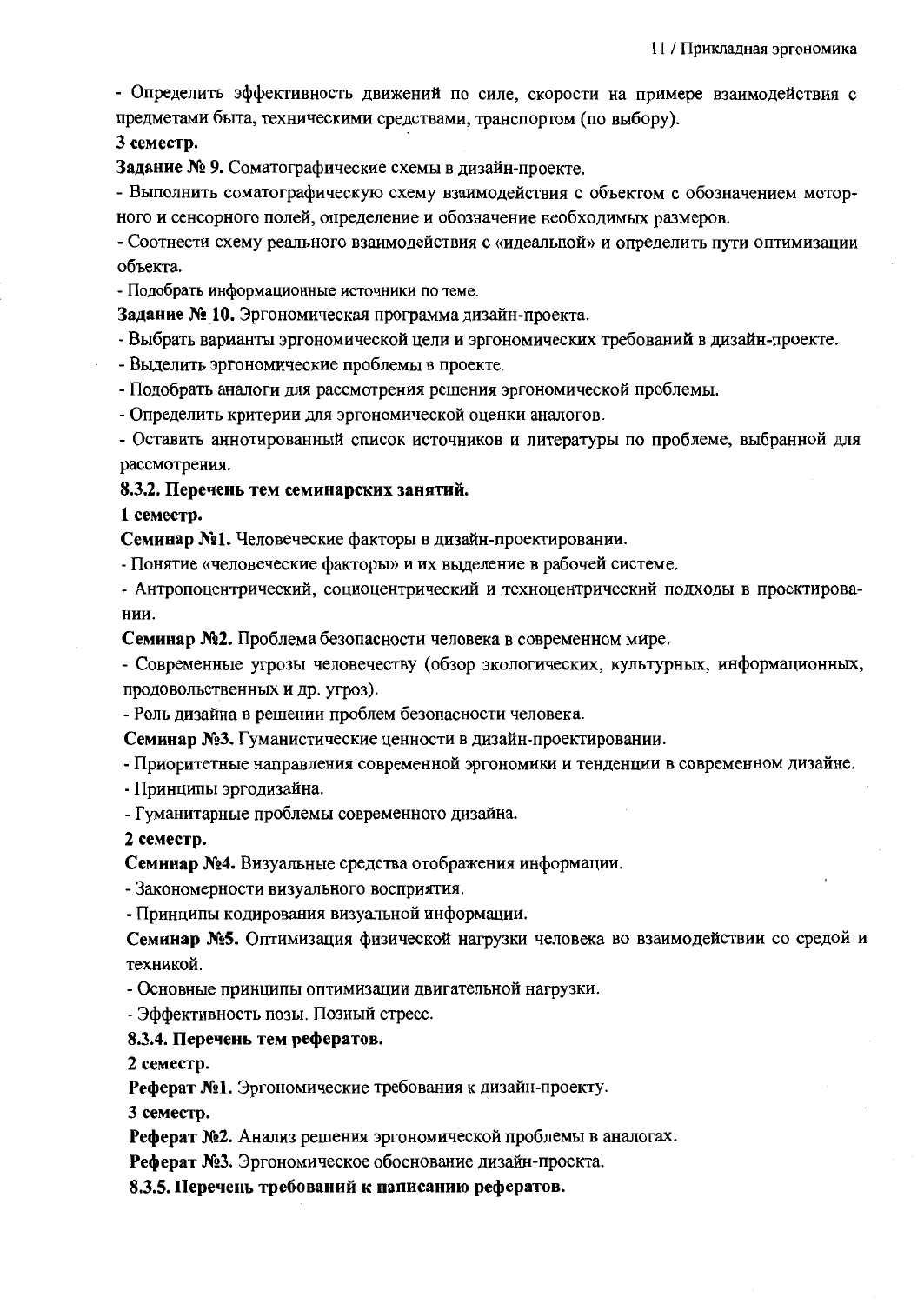- Определить необходимые для проектирования «человеческие факторы» (психофизические, психологические, физиологические, биомеханические, антрометрические особенности человека; специфические требования к деятельности и среде; ГОСТы, СанПины и т.д.).

- Представить актуальные эргономические схемы.

- Обосновать оптимальность подхода или решения в дизайн-проекте.

- Использовать не менее 10 актуальных источников информации, в т.ч. не менее 5 печатных изданий и 5 аналогов (для реферата «Анализ решения эргономической проблемы в анало- $\text{max}$ ).

- Оформить реферат в соответствии с требованиями ГОСТов.

### 8.3.6. Перечень вопросов к экзамену в 3 семестре.

1. Специфика эргономики как научной дисциплины.

2. Сущность эргономического подхода: деятельностный, системный, человекоориентированный.

3. Роль эргономики в проектировании.

4. Возможности современной науки и техники и человеческие факторы.

5. Технико-экономическая и социально-личностная эффективность.

6. Техноцентрический, социоцентрический и антропоцентрический подходы в проектировании современной техники.

7. Физическая безопасность человека.

8. Телесность человека и современная техника. Автоматизация и безопасность.

9. Экологические аспекты безопасности.

10. Психологическая безопасность человека в информационном обществе. Психика человека и современная техника.

11. Глобализация, конкуренция, потребительство и развитие человека. Гуманистические проблемы современного дизайна.

12. Дизайн - как преодоление человеческих ограничений и расширение человеческих возможностей.

13. Приоритетные направления эргономики и выбор объекта дизайн-проектирования.

14. Принципы эргодизайна.

15. Эргономическая цель и основные эргономические свойства объекта.

16. Эргономические требования к объекту исходя из психологических, физиологических, антропометрических особенностей человека.

17. Система эргономических стандартов: базовые, функциональные, факторы воздействия окружающей среды.

18. Требования к процедурам и методике эргономических исследований.

19. Оценка эргономических свойств реальных объектов. Использование комплексного критерия оптимальности рабочей системы.

20. Подготовка и использование контрольных карт для оценки эргономического объекта.

21. Визуальные средства отображения информации. Кодирование зрительной информации исходя из закономерностей восприятия, основные требования.

22. Эргономический анализ планшетов, представляющих дизайн-проект.

23. Взаимное расположение средств отображения информации и органов управления.

24. Эргономический анализ дисплеев, пультов управления, приборных панелей транспорта, производственного и бытового оборудования.

25. Биомеханика тела человека и биомеханические аспекты проектирования оборудования и среды.

26. Снижение динамической и повышение статической нагрузки человека при взаимодейст-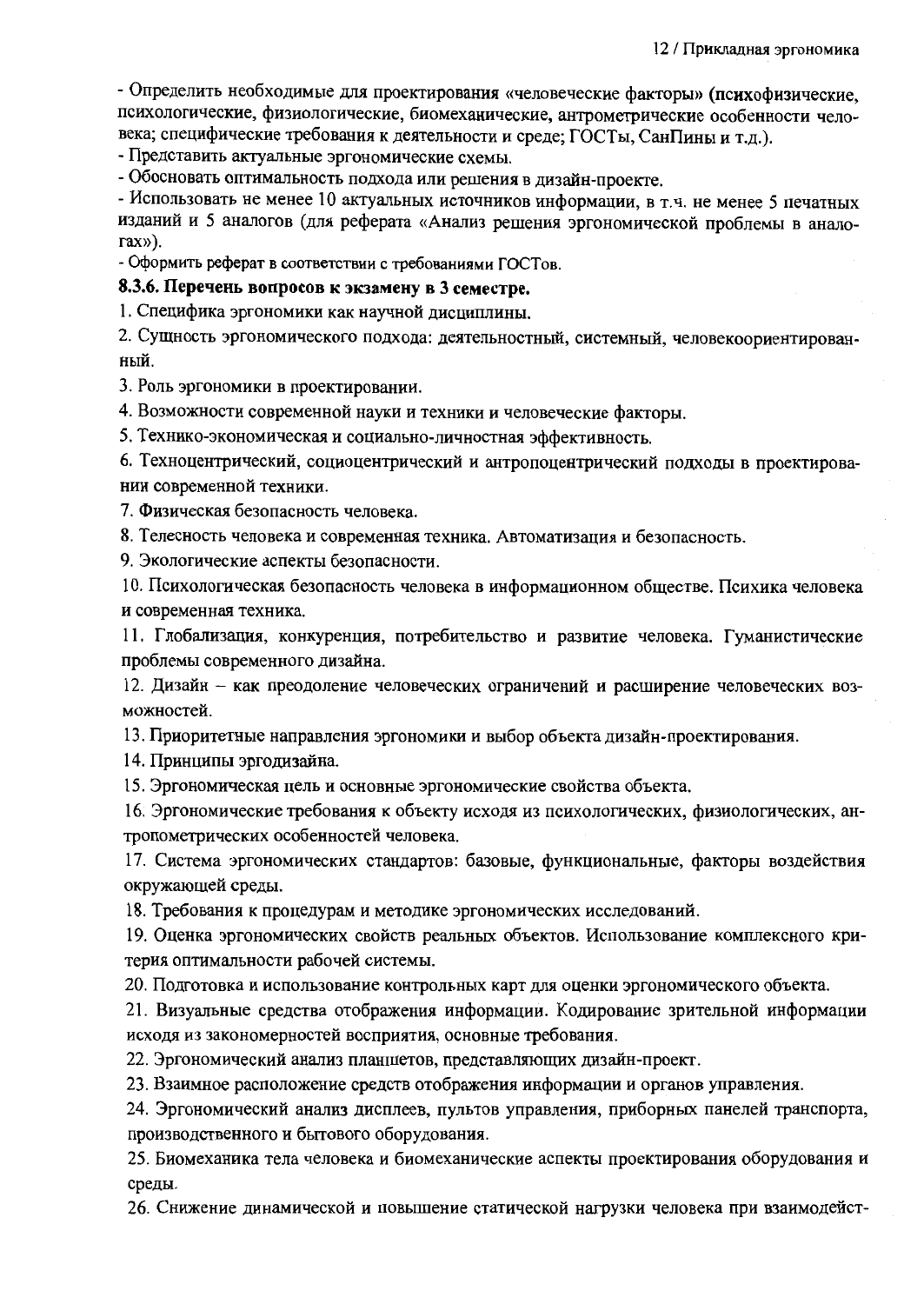вии с современной техникой.

27. Эффективность позы и движений. Позный стресс и его последствия.

28. Анализ биомеханических характеристик: определение нагрузки на позу и манипулирующие мышцы определенного объекта (транспортные средства, бытовая техника, домашнее оборудование, станки).

29. Метод соматографии. Соматографические схемы в дизайн-проекте. Составление соматографических схем взаимодействия пользователя с конкретными объектами.

30. Представление дизайн-проекта и его эргономическое обоснование. Определение эргономических преимуществ; выявление эргономических недостатков; обсуждение направлений и способов оптимизации.

| Рабочая программа дисциплины составлена авторами:          |                            |                                     |                  |                |         |
|------------------------------------------------------------|----------------------------|-------------------------------------|------------------|----------------|---------|
| No<br>$\Pi/\Pi$                                            | Кафедра                    | Ученая<br>степень,<br>ученое звание | Должность        | ФИО            | Подпись |
| 1.                                                         | Индустриального<br>дизайна | Профессор                           | Профессор        | В. А. Брагин   | mm      |
| 2.                                                         | Индустриального<br>дизайна |                                     | Доцент           | Т. А. Губарева |         |
| Рабочая программа дисциплины одобрена на заседании кафедры |                            |                                     |                  |                |         |
| Заведующий кафедрой индустриального дизайна                |                            |                                     | В. А. Курочкин   |                |         |
| Директор библиотеки УрГАХУ                                 |                            |                                     | Н. В. Нохрина    |                |         |
| Декан факультета очно-заочного обучения                    |                            |                                     | И. В. Сагарадзе- |                |         |